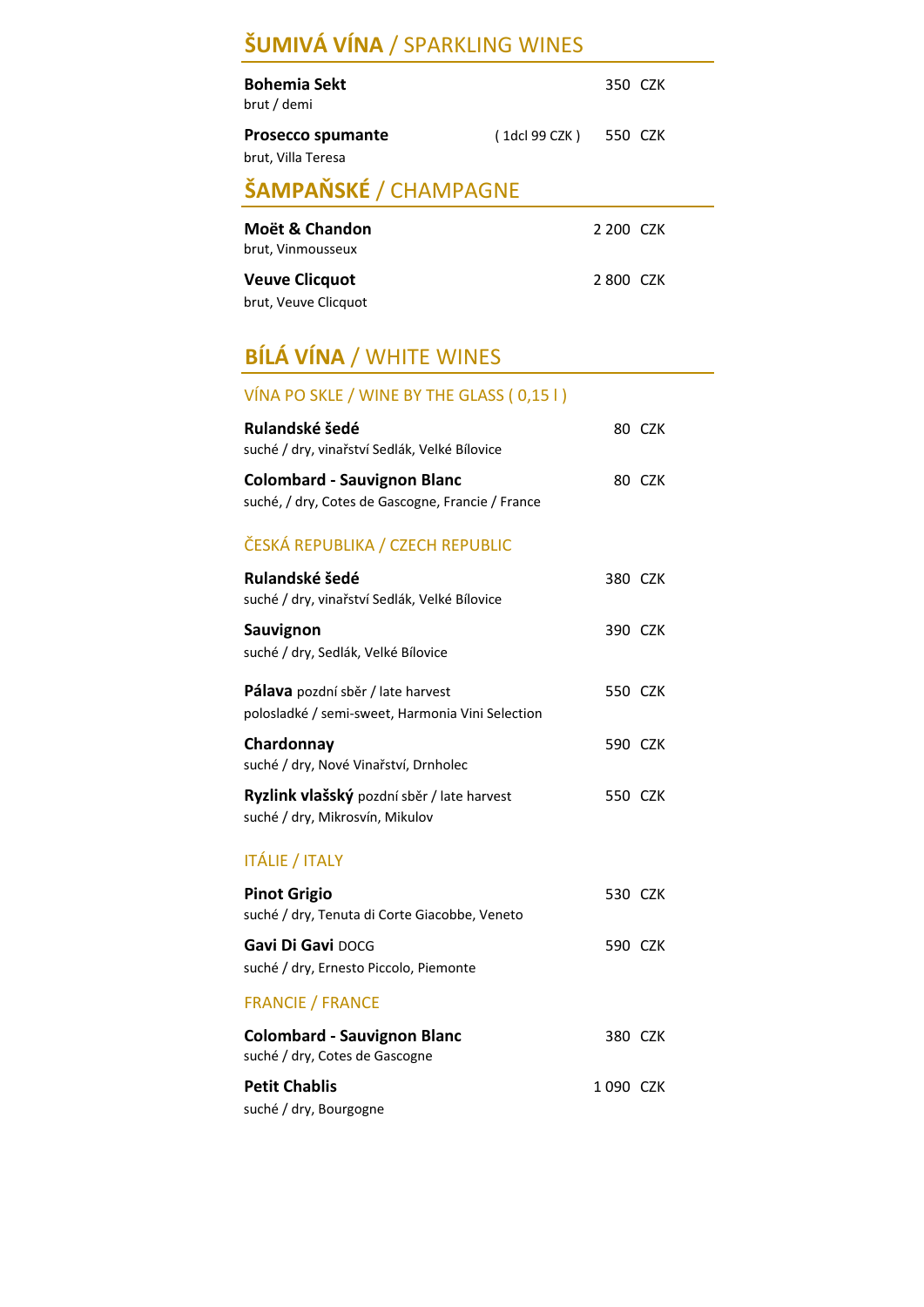#### NĚMECKO / GERMANY

| <b>Riesling</b><br>suché / dry, Thanisch, Traditional Mosel   | 750 CZK |  |
|---------------------------------------------------------------|---------|--|
| RAKOUSKO / AUSTRIA                                            |         |  |
| Grüner Veltliner<br>suché / dry, DAC Fuchsenberg, Habenstreit | 650 CZK |  |

# **RŮŽOVÁ VÍNA** / ROSÉ WINES

| <b>Frankovka rosé zemské</b>                 | (0,15180CZK) | 380 CZK |  |
|----------------------------------------------|--------------|---------|--|
| polosuché / semi-dry, Sedlák, Velké Bílovice |              |         |  |

# **ČERVENÁ VÍNA** / RED WINES

|  | VÍNA PO SKLE / WINE BY THE GLASS (0,151) |  |  |
|--|------------------------------------------|--|--|
|--|------------------------------------------|--|--|

| Rulandské modré<br>suché / dry, Kovacs, Nový Přerov | 80 CZK |
|-----------------------------------------------------|--------|
| <b>Merlot-Cabernet Sauvignon</b>                    | 80 CZK |
| suché, / dry, Cotes de Gascogne, Francie / France   |        |

### ČESKÁ REPUBLIKA / CZECH REPUBLIC

| Zweigeltrebe pozdní sběr / late harvest<br>suché / dry, Patria Kobylí           | 450 CZK   |
|---------------------------------------------------------------------------------|-----------|
| <b>Rulandské modré</b> zemské<br>suché / dry, Kovacs, Novosedly                 | 390 CZK   |
| Frankovka pozdní sběr / late harvest<br>suché / dry, barrique, Moravíno Valtice | 550 CZK   |
| <b>ITÁLIE / ITALY</b>                                                           |           |
| <b>Chianti Classico</b><br>suché / dry, La Lellera, Toscana                     | 790 CZK   |
| <b>Barolo DOCG</b><br>suché / dry, Bosio, Piemonte                              | 1450 CZK  |
| <b>FRANCIE / FRANCE</b>                                                         |           |
| <b>Merlot - Cabarnet Sauvignon</b><br>suché / dry, Cotes de Gascogne            | 390 CZK   |
| Lalande de Pomerol<br>suché / dry, Chateau Treytins, Bordeaux                   | 1 200 CZK |
| NĚMECKO / GERMANY                                                               |           |
| <b>Dornfelder</b><br>suché / dry, Nahe                                          | 690 CZK   |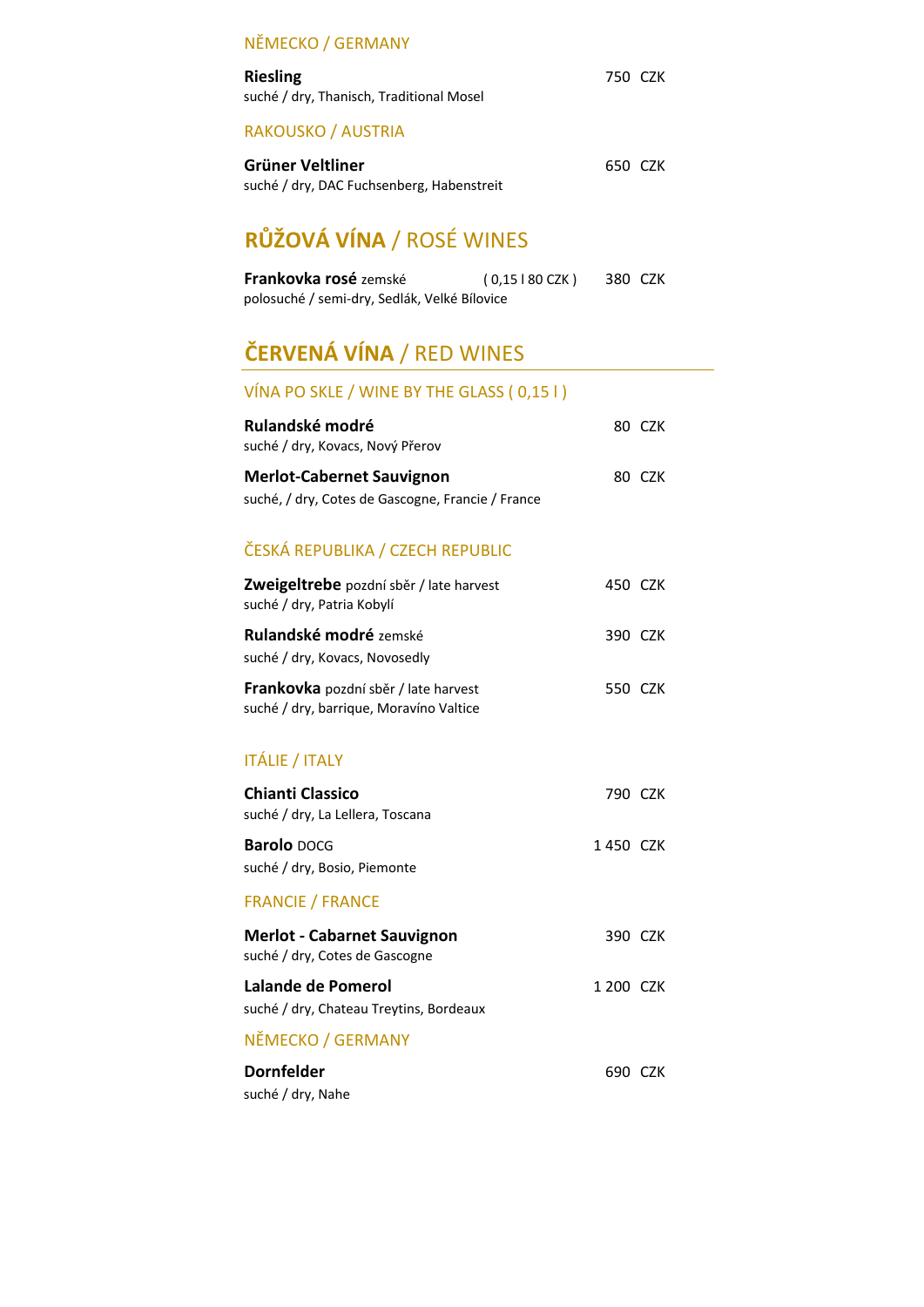#### JIŽNÍ AMERIKA / SOUTH AMERICA

| <b>Cabernet Sauvignon Estate</b>             | 650 CZK  |
|----------------------------------------------|----------|
| suché / dry, De Martino, Chille              |          |
| <b>Malbec Reserva</b>                        | 1090 CZK |
| suché / dry, Los Toneles, Mendoza, Argentina |          |

## **DEZERTNÍ VÍNA** / DESSERT WINES

| <b>Mistelle De Muscat</b> | 690 CZK |  |
|---------------------------|---------|--|
| J.Stávek, Němčičky        |         |  |

## **NEALKOHOLICKÉ NÁPOJE** / SOFT DRINKS

### MINERÁLNÍ VODY / MINERAL WATERS

| Rajec   | 0,331             | 40 CZK |
|---------|-------------------|--------|
| Rajec   | 90 CZK<br>$0.75$  |        |
| Perrier | 0.331             | 60 CZK |
| Perrier | 110 CZK<br>$0.75$ |        |
| Evian   | 0.331             | 60 CZK |
| Evian   | 110 CZK<br>$0.75$ |        |

#### NEALKO NÁPOJE / SOFT DRINKS

| Coca Cola, Royal Crown Cola                               | 0,251 | 60 CZK |
|-----------------------------------------------------------|-------|--------|
| Vinea                                                     | 0,25  | 55 CZK |
| Chito Tonic<br>ginger                                     | 0.251 | 55 CZK |
| Rauch                                                     | 0.201 | 55 CZK |
| pomeranč, jablko, hruška, jahoda, multivitamín<br>Redbull | 0.201 | 65 CZK |
| <b>IIMAONÁDY / LIMAONADEC</b>                             |       |        |

#### LIMONADY / LIMONADES

| Voda s citrónem / Water with lemon                                | 0.501 |  | 30 CZK |
|-------------------------------------------------------------------|-------|--|--------|
| Dle denní nabídky / due to daily offer                            | 0.501 |  | 80 CZK |
| citrónová / lemon, lesní plody / forest fruit, zázvorová / ginger |       |  |        |

## **TEPLÉ NÁPOJE** / HOT DRINKS

### KÁVA NESPRESSO / COFFEE NESPRESSO

| Espresso                                          | 50 CZK |
|---------------------------------------------------|--------|
| Cappuccino, Macchiato                             | 55 CZK |
| Café Laté                                         | 55 CZK |
| ČAJ HARNEYS & SONS / TEA HARNEYS & SONS           |        |
| Čaj / Tea                                         | 40 CZK |
| černý / earl grey, ovocný / fruit, zelený / green |        |
| Čerstvý čaj / Fresh Tea                           | 50 CZK |
| máta / mint, zázvor / ginger                      |        |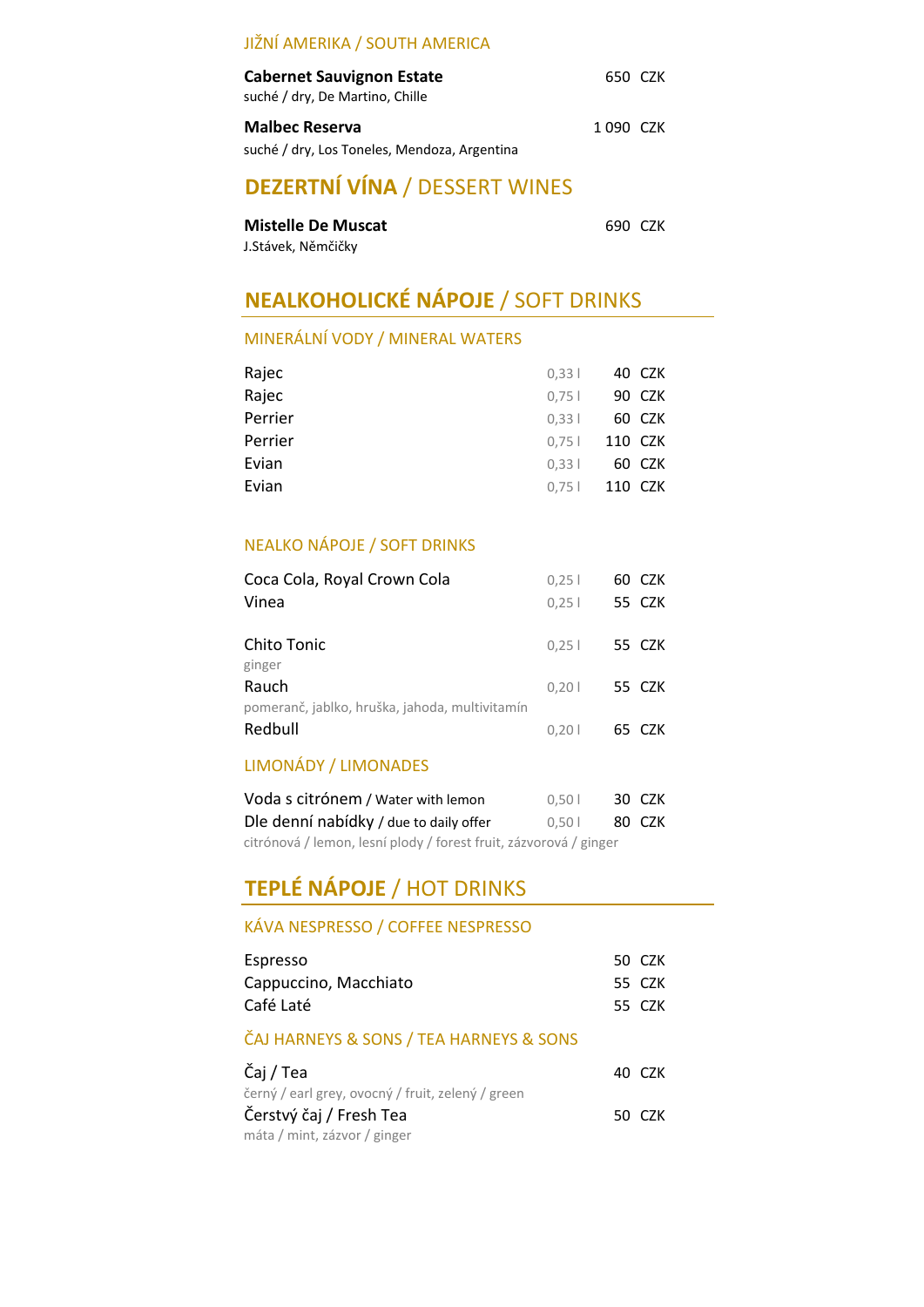# **ALKOHOLICKÉ NÁPOJE** / ALCOHOLIC DRINKS

## PIVO / BEER

| Ferdinand 11° / točené / draft<br>Pilsner Urquell 12° / lahev / bottle<br>Radegast Birrel / nealko / non alcoholic | 0,40<br>0,331<br>0,331 | 45 CZK<br>50 CZK<br>45 CZK |
|--------------------------------------------------------------------------------------------------------------------|------------------------|----------------------------|
| MÍCHANÉ NÁPOJE / MIXED DRINKS                                                                                      |                        |                            |
| <b>Aperol Spritz</b><br>Prosecco, Aperol, Soda, Orange<br>Gin&Tonic                                                |                        | 140 CZK<br>130 CZK         |
| Beefeater Pink, Tonic, Jahoda                                                                                      |                        |                            |
| <b>APERITIVY / APERITIFS</b>                                                                                       |                        |                            |
| Crodino nealko / non-alcoholic                                                                                     | 0,101                  | 65 CZK                     |
| Martini                                                                                                            | 0,101                  | 90 CZK                     |
| Extra dry / Rosso / Bianco<br>Portské víno / Port wine                                                             | 0,101                  | 90 CZK                     |
| Campari                                                                                                            | 0,051                  | 90 CZK                     |
| <b>LIKÉRY / LIQUORS</b>                                                                                            |                        |                            |
| Fernet, Fernet citrus                                                                                              | 0,04                   | 90 CZK                     |
| Becherovka                                                                                                         | 0,04                   | 90 CZK                     |
| Jägermeister                                                                                                       | 0,04                   | 90 CZK                     |
| Metaxa 5star.                                                                                                      | 0,04                   | 90 CZK                     |
| <b>VODKA</b>                                                                                                       |                        |                            |
| Finlandia                                                                                                          | $0,04$                 | 95 CZK                     |
| Wyborowa                                                                                                           | 0,041                  | 120 CZK                    |
| <b>GIN</b>                                                                                                         |                        |                            |
| Beefeater                                                                                                          | 0,04                   | 95 CZK                     |
| Hendrick 's                                                                                                        | 0,04                   | 150 CZK                    |
| <b>RUM</b>                                                                                                         |                        |                            |
| <b>Bacardi</b>                                                                                                     | 0,04                   | 95 CZK                     |
| Captain Morgan                                                                                                     | 0,04                   | 110<br>CZK                 |
| Republica                                                                                                          | 0,04                   | <b>CZK</b><br>130          |
| Malteco 10 yrs                                                                                                     | $0,04$                 | 130 CZK                    |
| Diplomatioco Reserva 8 yrs                                                                                         | 0,04                   | 150 CZK                    |
| A.H. Riise X.O. Reserve                                                                                            | 0,04                   | 210 CZK                    |
| Zacapa Centenario 23 yrs                                                                                           | 0,04                   | <b>CZK</b><br>210          |
| Pyrat X.O. Reserve                                                                                                 | 0,04                   | 150 CZK                    |
| <b>WHISKY BLENDED</b>                                                                                              |                        |                            |
| Jameson                                                                                                            | 0,04                   | 110 CZK                    |
| <b>Tulamore Dew</b>                                                                                                | 0,04                   | 130<br><b>CZK</b>          |
| Johnnie Walker Red                                                                                                 | 0,041                  | 110 CZK                    |
| <b>Ballantines</b>                                                                                                 | 0,041                  | 110 CZK                    |